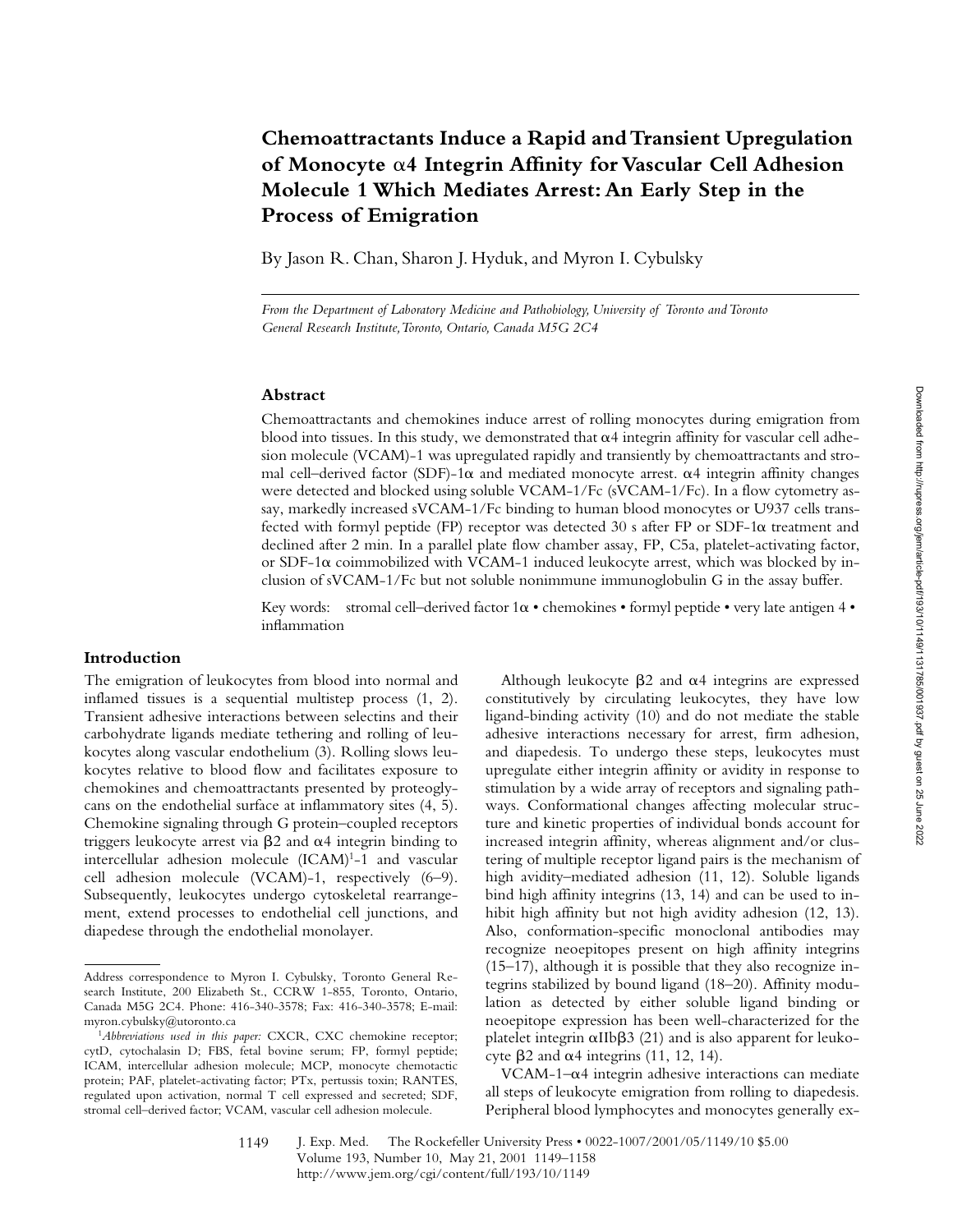press low affinity integrins and roll on VCAM-1 (22–24). In contrast, Jurkat T cells express predominantly high affinity  $\alpha$ 4 integrins and do not roll but arrest in VCAM-1– coated flow chambers (25). These data suggest that low affinity  $\alpha$ 4 integrins mediate rolling, a process that involves transient adhesive interactions, whereas high affinity  $\alpha$ 4 integrins mediate arrest. Our data are consistent with this and demonstrate that monocytes rapidly upregulate  $\alpha$ 4 integrin affinity for VCAM-1 and arrest upon encountering a chemoattractant or stromal cell–derived factor (SDF)-1 $\alpha$ .

## **Materials and Methods**

*Reagents.* Recombinant human VCAM-1/Fc chimera was obtained from D. Staunton (ICOS Corp., Bothwell, WA) and consisted of seven or five NH<sub>2</sub>-terminal extracellular Ig-like domains of VCAM-1 linked to the Fc portion of human IgG<sub>1</sub>. Both forms contained two  $\alpha$ 4 integrin ligand–binding sites and had comparable activity. The longer, seven-domain form was immobilized on plates for parallel plate flow chamber adhesion assays, whereas the five-domain form was used in solution for blockade and detection of high affinity  $\alpha$ 4 integrins. Recombinant human SDF-1a, monocyte chemotactic protein (MCP)-1, regulated upon activation, normal T cell expressed and secreted (RANTES), inflammatory protein (IP)-10, I-309, and Gro- $\alpha$ (Peprotech), fluorescein-labeled formyl peptide (FP) formyl-Nle-Leu-Phe-Nle-Tyr-Lys (fNLP-FITC; Molecular Probes), recombinant human C5a (Sigma-Aldrich), and platelet-activating factor (PAF) as well as its antagonist (Calbiochem) were purchased. Primary antibodies included mouse anti–human CD49d (clone HP2/1; Serotec), rabbit antifluorescein (Molecular Probes), rabbit anti–human SDF-1a (Peprotech), mouse anti–human CXC chemokine receptor (CXCR)4 (clone 48607.121; R&D Systems), and mouse anti–human CD3 (clone UCHT-1; Chemicon International).  $F(ab')_2$  fragments of goat anti-human IgG (Fc specific) and goat anti–rabbit IgG (Fc specific) were from Caltag. Secondary antibodies for flow cytometry included PE-conjugated  $F(ab')_2$ fragments of goat anti–human IgG and FITC-conjugated goat anti–mouse IgG (Jackson ImmunoResearch Laboratories). Other reagents included manganese chloride, nonimmune human Ig $G_1$ , FP (fMLP) and pertussis toxin (PTx) (Sigma-Aldrich), cytochalasin D (cytD) and latrunculin B (Calbiochem), and Oregon green– conjugated phalloidin (Molecular Probes).

*Cell Culture and Peripheral Blood Mononuclear Cell Isolation.* U937 cells, a monocytoid cell line, transfected with human FP receptor (U937-FPR) or vector (U937-vector) were obtained from Dr. Gregory P. Downey (University of Toronto, Toronto, Canada). These lines expressed equivalent levels of  $\alpha$ 4 and  $\beta$ 1 integrins, and CXCR4, the SDF-1 $\alpha$  receptor (determined by flow cytometry, and data not shown). U937 cells were cultured in RPMI 1640 (GIBCO BRL) supplemented with 10% heat-inactivated fetal bovine serum (FBS; GIBCO BRL) and  $500 \mu g/ml$ geneticin (GIBCO BRL). Human peripheral blood mononuclear leukocytes were isolated by density gradient centrifugation. Venous blood anticoagulated with heparin or EDTA was obtained from healthy volunteers, and the buffy coat was layered over Histopaque 1077 (Sigma-Aldrich), and centrifuged at 300 *g* to obtain mononuclear leukocytes. Leukocytes were resuspended in RPMI 1640 supplemented with 5% heat-inactivated autologous plasma and used immediately. Monocytes were purified from mononuclear leukocytes by negative depletion using a magnetic particle kit with specific antibodies to T and B lymphocytes,

NK cells, and granulocytes (Miltenyi Biotec). Purified monocytes were suspended in RPMI 1640, 5% heat-inactivated autologous plasma ( $10^{\circ}$ C), and used within 1 h.

*Detection of High Affinity* a*4*b*1 Integrins by Flow Cytometry.* Leukocytes suspended in  $700 \mu l$  of assay buffer (HBSS containing 1 mM  $Mg^{2+}/Ca^{2+}$ , 20 mM Hepes, and 0.5% FBS) at a concentration of 10<sup>6</sup> cells/ml were incubated at 37 $^{\circ}$ C with 20  $\mu$ g/ml soluble VCAM-1/Fc (sVCAM-1/Fc) or 20  $\mu$ g/ml nonimmune human IgG. Preliminary experiments indicated that at least 100  $\mu$ g/ml sVCAM-1/Fc was required to saturate high affinity  $\alpha$ 4 $\beta$ 1 integrins with 50% saturation binding occurring at  $\sim$ 10  $\mu$ g/ml (unpublished data). For practical reasons, all experiments used 20  $\mu$ g/ml sVCAM-1/Fc. Leukocytes were stimulated with 100 nmol/liter FP or 200 ng/ml SDF-1 $\alpha$ . At sequential time points, 100-µl aliquots were removed, diluted with 3 ml HBSS, and immediately fixed by adding 0.5 ml of 4% paraformaldehyde at 22°C. Binding of sVCAM-1/Fc was detected with PE-conjugated goat anti-human IgG  $(1:300)$  dilution for 30 min at  $4^{\circ}$ C). Binding of nonimmune IgG and/or pretreatment with  $\alpha$ 4 integrin function-blocking antibody HP2/1 (10  $\mu$ g/ml for 5 min) was a control for specific VCAM-1/Fc binding. As a positive control for high affinity  $\alpha$ 4 integrin, 0.5 mM MnCl<sub>2</sub> was added to the assay buffer. Flow cytometry was carried out on all samples immediately after the final wash using an Epics®XL-MCL flow cytometer (Beckman Coulter).

When peripheral blood mononuclear leukocytes were used, T cells were identified using anti-CD3 monoclonal antibody and FITC-labeled goat anti–mouse secondary antibody. Monocytes were identified by their characteristic forward and side scatter properties, which correlated with CD14 expression (data not shown). For each experiment, data were expressed as the percentage of sVCAM-1/Fc binding induced by FP or SDF-1 $\alpha$  relative to the positive control  $(0.5 \text{ mM } MnCl<sub>2</sub>$  treatment) because background binding of PE-conjugated goat anti–human IgG varied between  $CD3^-$  cells,  $CD3^+$  cells, and monocytes. When whole blood  $(50 \mu l \text{ per sample})$  was used, monocytes were identified using FITC-labeled anti-CD14 and red blood cells were lysed with ammonium chloride before analysis. In these experiments, data were expressed relative to binding of a control protein (nonimmune IgG) for each treatment.

*Immobilization of VCAM-1, Chemokines, and Chemoattrac* $tants.$  VCAM-1/Fc, FP (fNLP-FITC), and SDF-1 $\alpha$  were immobilized on plastic according to a protocol described previously (26) with the following modifications. Goat anti–human IgG and goat anti-rabbit IgG (Fc specific)  $F(ab')_2$  were passively adsorbed onto the center of a 35-mm polystyrene tissue culture dish by incubating a 10- $\mu$ l drop (5  $\mu$ l each at 100  $\mu$ g/ml) for 60 min in a humidified atmosphere (22°C). Dishes were washed with PBS and nonspecific binding sites were blocked with 5% FBS (60 min at  $22^{\circ}$ C). The anti-Fc-coated area was then incubated with a saturating concentration of VCAM-1/Fc plus antifluorescein or anti-SDF-1 $\alpha$  (10  $\mu$ l-drop, total concentration 20  $\mu$ g/ml overnight at  $4^{\circ}$ C). In some experiments, the density of immobilized VCAM-1/Fc was modulated by adjusting the relative molarity with nonimmune human IgG. At least 1 h before use, dishes were washed with PBS and incubated with a  $10-\mu l$  drop of fNLP-FITC or SDF-1 $\alpha$  (both at 20  $\mu$ g/ml).

Coimmobilization of other chemoattractants (C5a and PAF) and chemokines (MCP-1, RANTES, IP-10, I-309, and Gro- $\alpha$ ) was performed as above with the following modifications. Goat anti-human IgG F(ab')<sub>2</sub> was incubated at 5  $\mu$ g/ml (60 min at 22°C) followed by chemoattractant or chemokine at 20  $\mu$ g/ml (120 min at  $22^{\circ}$ C). Nonspecific binding sites were blocked with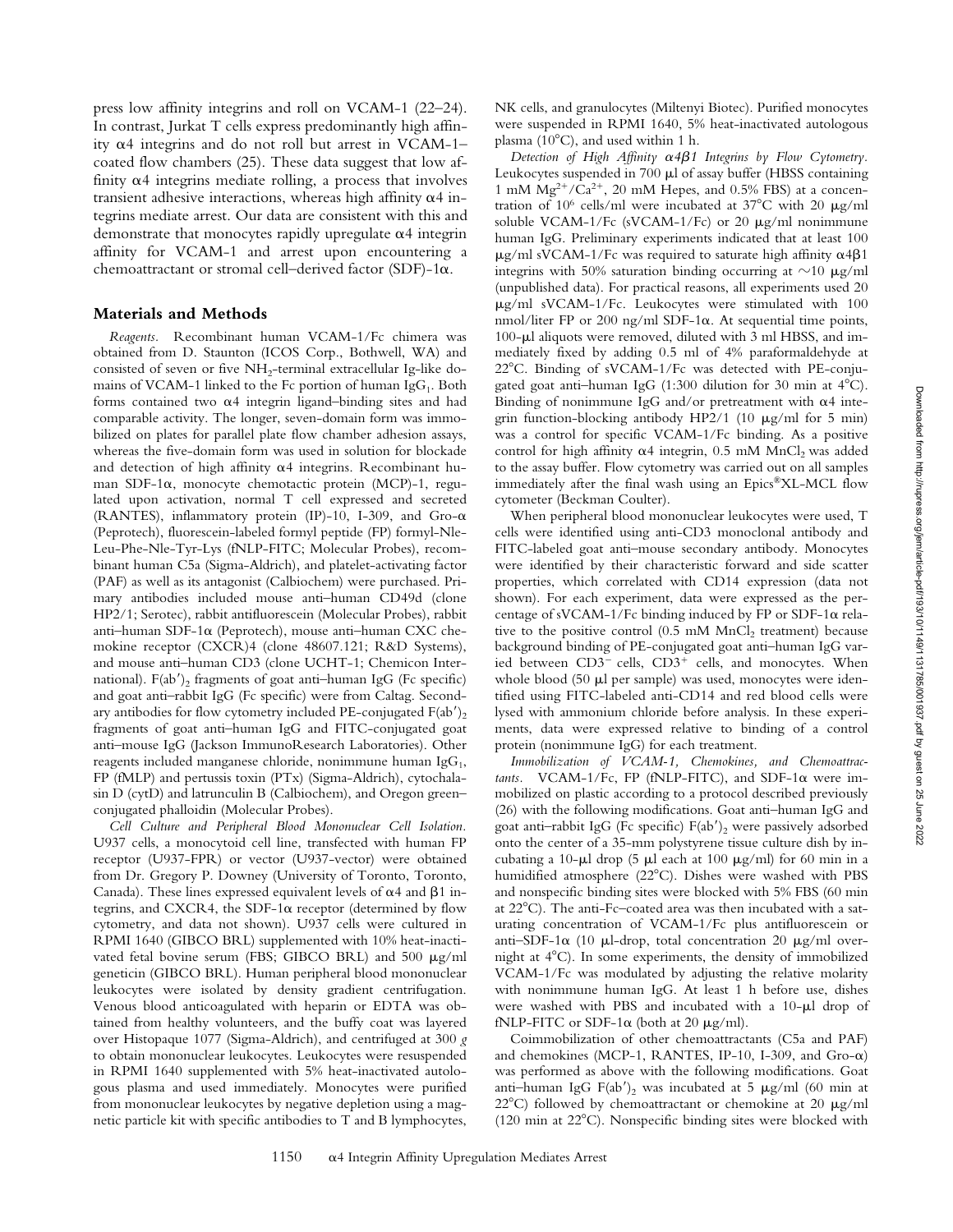5% FBS, and the area coated with anti-human Fc was incubated with VCAM-1/Fc at 10  $\mu$ g/ml for 60 min before use.

*Parallel Plate Flow Chamber Assays.* Cell detachment and accumulation assays were performed using a parallel plate flow chamber purchased from Glycotech, Inc. as described previously. In brief, for detachment assays U937-FPR cells were resuspended in assay buffer at a concentration of  $1.2 \times 10^6$  cells/ml and injected via the outflow port into inverted flow chambers maintained at 37°C. Chambers were then overturned and U937-FPR cells settled for the indicated time period under static conditions. Shear stress was applied by pulling assay buffer through chambers for consecutive 30-s intervals (4 and 10 dyn/cm2) with a Genie programmable syringe pump (Kent Scientific Corp.). Cells were observed in six microscope fields spanning the entire diameter of the adhesion molecule–coated area for each level of shear with a Diaphot 300 inverted phase–contrast microscope (Nikon). All experiments were videotaped with a Sony DXC-151A color video camera and Sony SVT-S3100 time-lapse video cassette recorder for offline analysis with NIH Image (www.ncbi. nlm.nih.gov). In some experiments, cells were pretreated with 10  $\mu$ g/ml monoclonal antibody HP2/1, 15 min at room temperature, or 100 ng/ml PTx for 6 h at  $37^{\circ}$ C.

For accumulation assays, U937-FPR cells (1.0  $\times$  10<sup>6</sup> cells/ml) or purified monocytes ( $0.5 \times 10^6$  cells/ml) were injected into the flow chamber at 0.75, 1.0, or 1.5 dyn/cm<sup>2</sup>, and the number of accumulated cells in six independent fields was counted after 120 s. Cells were defined as arrested and accumulated if they remained stationary over a 2-s interval. For blockade of high affinity  $\alpha$ 4 $\beta$ 1 integrins, cells were first treated with 20  $\mu$ g/ml nonimmune human IgG to block Fc receptors followed by incubation with 20  $\mu$ g/ml sVCAM-1/Fc just before introduction into the flow chamber. Some cells were perfused in the presence of 0.5 mM  $MnCl<sub>2</sub>$  as a positive control.

*Actin Polymerization Assay.* Actin polymerization induced by chemoattractants and chemokines was measured as described previously (27). U937-FPR cells or purified peripheral blood monocytes were resuspended in  $200 \mu l$  assay buffer at a concentration of 105 cells/ml. Chemoattractants or chemokines were added to the cell solution and incubated for 30 s at  $37^{\circ}$ C. 50 µl of Oregon green-phalloidin solution (4  $\times$  10<sup>-7</sup> M Oregon green-labeled phalloidin,  $0.5 \text{ mg/ml} 1-\alpha$ -lysophosphatidylcholine, 18% formaldehyde in PBS) was added to stain and fix the cells. Cells were further incubated for 10 min at  $37^{\circ}$ C, centrifuged, and resuspended in 0.3 ml of 1% paraformaldehyde solution. Mean fluorescence was measured by flow cytometry.

*Statistical Analysis.* Analysis of variance with Bonnferroni-Dunn posthoc test or Student's *t* test was used where appropriate. Statistical significance was determined for  $P \leq 0.05$ .

#### **Results**

*The Affinity of* a*4*b*1 Integrins Is Upregulated Rapidly and Transiently by FP and SDF-1* $\alpha$ *.* A flow cytometry assay was used to quantify the kinetics of sVCAM-1/Fc binding to leukocytes after stimulation by FP, a chemoattractant, or  $SDF-1\alpha$ , a chemokine. U937 cells transfected with human FP receptor (U937-FPR) were used initially because these cells undergo an intracellular calcium flux and migrate in response to either FP or chemokine stimulation (28). Binding of sVCAM-1/Fc and soluble nonimmune human IgG (sIgG) to untreated U937-FPR cells was low level and comparable (Fig. 1 A). Treatment of U937-FPR cells with

Mn<sup>2+</sup>, which upregulates  $\alpha$ 4 integrin affinity (13, 29), increased only sVCAM-1/Fc binding, and this increase was abrogated by pretreatment with HP2/1, an  $\alpha$ 4 integrin function-blocking monoclonal antibody (Fig. 1 A). Treatment of U937-FPR cells with either FP or SDF-1a resulted in sVCAM-1/Fc binding at 30 s, the earliest time



Figure 1. Rapid and transient upregulation of sVCAM-1/Fc binding to  $\alpha$ 4 integrins by FP and SDF-1 $\alpha$ . (A) U937-FPR cells were treated with  $0.5$  mM  $Mn^{2+}$  and assayed for binding of sVCAM-1/Fc or sIgG in the presence or absence of monoclonal antibody HP2/1. One of two experiments is shown (mean  $\pm$  SD,  $n = 3$ ;  $*P < 0.05$ ). (B) Representative flow cytometry profiles of sVCAM-1/Fc binding 30 s after stimulation with 0.5 mM Mn<sup>2+</sup>, 100 nM FP, or 200 ng/ml SDF-1 $\alpha$  with or without pretreatment with PTx. Nonshaded curves are unstimulated controls. (C) Time course of sVCAM-1/Fc binding to buffer-treated U937-FPR cells (Control,  $n = 9$ ) and cells stimulated with FP ( $n = 9$ ) or SDF-1 $\alpha$  ( $n = 5$ ). Asterisks indicate a significant difference from the corresponding control time point (mean  $\pm$  SEM;  $P < 0.05$ ). (D) A representative of three independent time course experiments showing HUTS-21 binding to FP- or  $SDF-1\alpha$ –treated U937-FPR cells, expressed as the percentage of maximal binding induced by  $Mn^{2+}$ .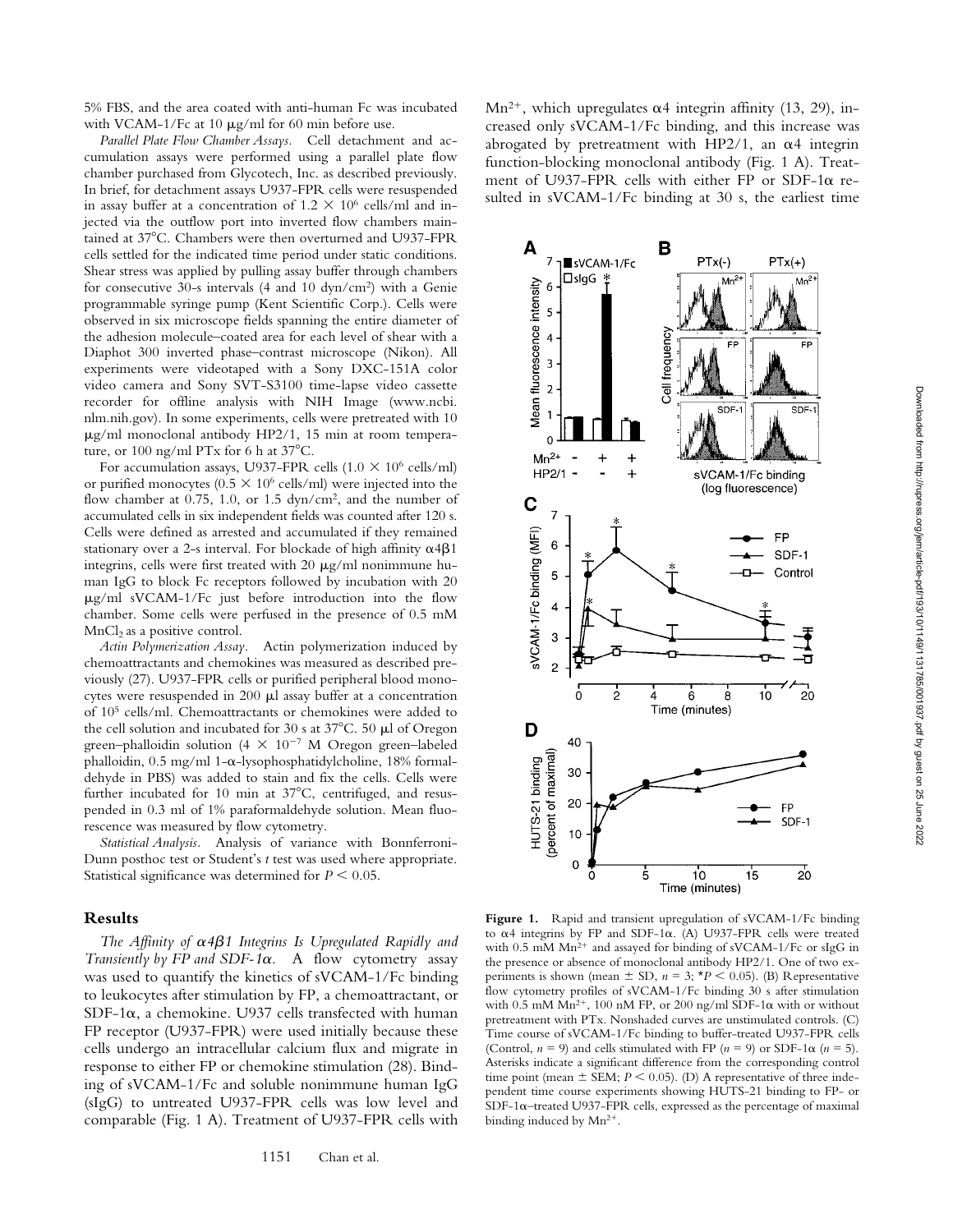point tested, and was sensitive to PTx, indicating signaling through G protein–coupled receptors (Fig. 1 B). FP and SDF-1 $\alpha$  induced a 48% ( $n = 17$ ) and 31% ( $n = 14$ ) shift in the mean fluorescence intensity, respectively, relative to  $Mn^{2+}$  treatment. Upregulated sVCAM-1/Fc binding was transient and began to decline towards baseline after 2 min for both FP and SDF-1 $\alpha$  (Fig. 1 C). FP treatment of vector-transfected U937 cells did not increase binding of sVCAM-1/Fc and neither FP nor SDF-1 $\alpha$  stimulation increased binding of sIgG (data not shown). Similar results were obtained with the monocytic cell line THP-1 (data not shown). The above data suggest that  $\alpha$ 4 integrin affinity on monocyte cell lines is constitutively low and can be upregulated rapidly and transiently by chemoattractant or SDF-1 $\alpha$  stimulation.

Changes in  $\beta$ 1 integrin affinity can also be detected by the monoclonal antibody HUTS-21 (16). Treatment of



**Figure 2.** Transient induction of a4 integrin–mediated adhesion to VCAM-1 by FP and SDF-1 $\alpha$ . Detachment assays were carried out using U937 cells and flow chambers with the adhesion surface coated with VCAM-1/Fc (600 molecules/ $\mu$ m<sup>2</sup>) with or without coimmobilized FP or SDF-1 $\alpha$ . At different time intervals, a fluid shear stress of 10 dyn/cm<sup>2</sup> was applied. After 20 s of shear, the percentage of cells remaining adherent in six fields (mean  $\pm$  SD) is plotted for one of three experiments. (A) U937 vector or U937-FPR cells adhered to VCAM-1 plus FP, and (B) U937-FPR cells adhered to VCAM-1 with or without SDF-1a. (C) U937-FPR cells were preincubated with medium (Control), 100 ng/ml PTx for 6 h at 37°C, or 10  $\mu$ g/ml monoclonal antibody HP2/1 for 15 min at 22°C and adhered for 2 min to VCAM-1/Fc with or without FP or SDF-1 before application of shear stress (mean  $\pm$  SEM,  $n = 4$ ). Significant differences from control are indicated.  $*P < 0.005$ ;  $*P < 0.05$ .

U937-FPR with either FP or SDF-1 $\alpha$  resulted in a gradual and a sustained increase in HUTS-21 binding, the magnitude of which was relatively modest compared with binding induced by  $Mn^{2+}$  (Fig. 1 D). The sustained nature of HUTS-21 binding suggests that this antibody recognizes high affinity  $\beta$ 1 integrins and locks or traps them in this confirmation.

*Transient Induction of* a*4 Integrin–mediated Adhesion to VCAM-1 by FP and SDF-1* $\alpha$ *.* The effect of FP or SDF- $1\alpha$  stimulation on  $\alpha$ 4 integrin–mediated adhesion of U937-FPR cells to VCAM-1 was ascertained using a leukocyte detachment assay (Fig. 2). At 2 min, which is the shortest time interval that could be accurately assessed in this assay, both stimuli induced adhesion that was inhibited by PTx or HP2/1 pretreatment. The induction of adhesion was transient. Maximal adhesion of U937-FPR, but not U937 vector-transfected cells, was observed after cells were allowed to interact with VCAM-1/Fc, coimmobilized with FP for 2 min, and declined to baseline by 10 min (Fig. 2 A). This observation is consistent with a recent study showing that FP stimulation of human FP receptor–transfected JY cells stimulated transient  $\alpha$ 4 integrin–mediated adhesion on VCAM-1 (30). Coimmobilized SDF-1 $\alpha$  also induced transient adhesion of U937-FPR cells to VCAM-1/Fc, which was maximal at 2 min and returned to baseline by 20 min (Fig. 2 B). The time course for induced  $\alpha$ 4 integrin–mediated adhesion was similar to upregulated  $\alpha$ 4 integrin affinity, determined by sVCAM-1/Fc binding in Fig. 1. The PTx-sensitive nature of FP- and SDF-1 $\alpha$ –induced adhesion supports the involvement of  $G_{\alpha i}$  proteins, consistent with previous reports (31). Furthermore, the upregula-



**Figure 3.** FP or SDF-1a coimmobilized with VCAM-1 induces arrest and accumulation of U937-FPR cells. (A) U937-FPR cells in the presence or absence of  $0.5 \text{ mM Mn}^{2+}$  were infused at  $1.0 \text{ dyn/cm}^2$  into parallel plate flow chambers in which the adhesion surface was coated with increasing densities of VCAM-1/Fc. The mean  $\pm$  SD of cells accumulated during 2 min of flow in six independent microscopic fields is shown. (B) Untreated or 100 ng/ml PTx-pretreated U937-FPR cells were infused into chambers coated with VCAM-1/Fc with or without FP or SDF-1 $\alpha$ . For comparison,  $Mn^{2+}$  was also included in the assay buffer. At each time point, the mean of cells accumulated in six fields is shown for one of two representative experiments.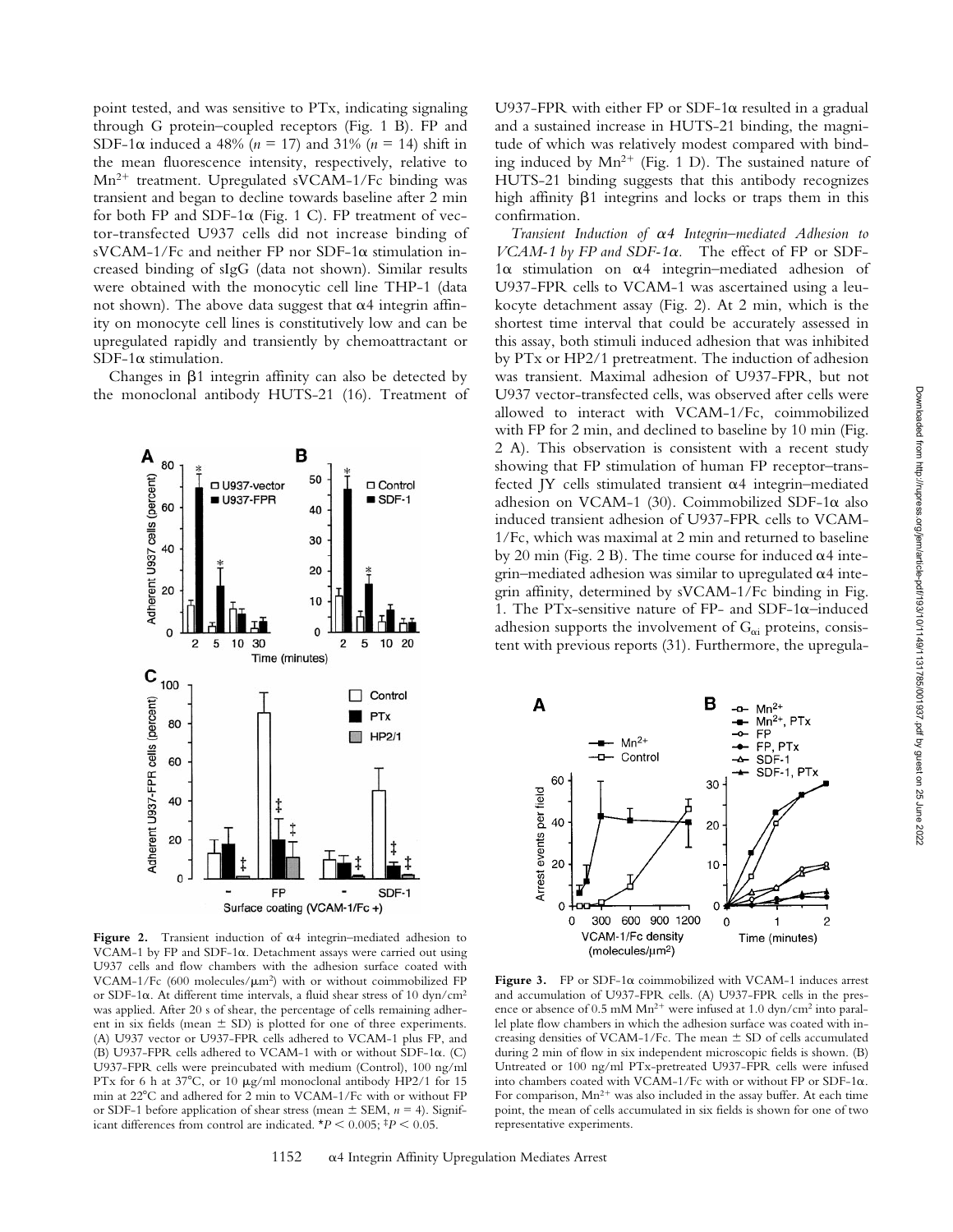tion of U937-FPR cell adhesion to VCAM-1 by FP or  $SDF-1\alpha$  was diminished by a 15-min pretreatment of cells with a high concentration of soluble FP or SDF-1 $\alpha$ , consistent with desensitization of receptors (data not shown).

A recent report suggested that fractalkine, a C-XXX-C chemokine, can also function as an adhesion molecule (32). Therefore, we tested whether immobilized SDF-1 $\alpha$  alone could mediate adhesion of U937-FPR cells. Adhesion of U937-FPR cells was not observed when SDF-1 $\alpha$  was coimmobilized with nonimmune IgG rather than VCAM-1 (data not shown), which indicates that SDF-1 $\alpha$  was not acting as an adhesion molecule but activated  $\alpha$ 4 integrins to mediate strong and stable binding to VCAM-1.

*Coimmobilized FP or SDF-1*a *Induces Arrest and Accumulation of Flowing U937-FPR Cells.* Interactions between a4 integrins and VCAM-1 have been shown to mediate leukocyte rolling in vitro (22–24) and in vivo (33). The density of VCAM-1 may have profound effects on leukocyte adhesive interactions under shear flow, and we found that untreated U937-FPR cells can arrest and accumulate upon contact with a high density of VCAM-1/Fc (1,200 molecules/ $\mu$ m<sup>2</sup>) independent of chemokine or chemoattractant signaling (Fig. 3 A). These data are consistent with a previous report using lymphocytes (34). At 600 molecules/ $\mu$ m<sup>2</sup> or lower, mostly transient tethering and rolling interactions were observed, with limited arrest and accumulation of leukocytes. Upregulation of  $\alpha$ 4 integrin affinity by Mn<sup>2+</sup> resulted in leukocyte arrest at much lower VCAM-1 densities. We used relatively low densities of VCAM-1/Fc (300 or 600 molecules/ $\mu$ m<sup>2</sup>) to test whether coimmobilized FP or SDF-1 $\alpha$  could upregulate  $\alpha$ 4 integrin/VCAM-1–mediated arrest. Coimmobilized FP or SDF-1 $\alpha$  induced arrest and accumulation of U937-FPR cells (Fig. 3 B). Leukocyte arrest occurred virtually immediately upon contact with the adhesion surface, and rolling interactions greater than one cell diameter were observed only rarely. Arrest events induced by FP or SDF-1 $\alpha$  but not Mn<sup>2+</sup> were inhibited by pretreatment of U937-FPR cells with



**Figure 4.** FP- and SDF-1a–induced leukocyte arrest is inhibited by sVCAM-1/Fc. U937-FPR cells incubated with 20 µg/ml of sVCAM-1/Fc or sIgG were infused for 2 min at 1.0 dyn/cm2 into flow chambers and allowed to accumulate on surfaces coated with VCAM-1/Fc alone (control) or coimmobilized with FP or SDF-1 $\alpha$  (FP or SDF-1). In each experiment,  $0.5$  mM  $Mn^{2+}$  was also included in the buffer and cell accumulation on VCAM-1/Fc was determined. Means  $\pm$  SEM of six experiments and differences from the control ( $*P < 0.05$ ) and from the corresponding sIgG treatment ( $P < 0.005$ ) are shown.

1153 Chan et al.

PTx, indicating involvement of G protein–coupled signaling. FP had no effect on vector-transfected U937 cells (data not shown).

*sVCAM-1 Blocks* a*4 Integrin–mediated Arrest.* Soluble ligands bind high affinity integrin and inhibit high affinity but not high avidity adhesion (12–14). Therefore, accumulation assays were performed in the presence of sVCAM-1/ Fc to determine whether arrest and accumulation of flowing U937-FPR cells stimulated by coimmobilized FP or SDF-1 $\alpha$  was dependent on very rapid upregulation of  $\alpha$ 4 integrin affinity. Fig. 4 demonstrates that accumulation of U937-FPR cells on VCAM-1/Fc coimmobilized with FP or SDF-1 $\alpha$  could be inhibited by sVCAM-1/Fc. As a positive control, inclusion of  $Mn^{2+}$  in the assay buffer resulted in arrest of U937-FPR cells on VCAM-1–coated surfaces, which was also blocked, although partially, by sVCAM-1/ Fc. The inability of 20  $\mu$ g/ml of sVCAM-1/Fc to block  $Mn^{2+}$ -induced cell accumulation completely is likely because of incomplete saturation of high affinity  $\alpha$ 4 integrins.

*Role of the Actin Cytoskeleton.* To determine whether the upregulation of  $\alpha$ 4 integrin affinity by FP and SDF-1 $\alpha$ was dependent on an intact actin cytoskeleton, U937-FPR cells were pretreated with cytD. CytD treatment did not inhibit basal sVCAM-1/Fc binding or that induced by either FP or SDF-1 $\alpha$  (Fig. 5). Similar results were obtained with latrunculin B, an inhibitor of actin polymerization for which the mechanism of inhibition is different from cytD (data not shown). The efficacy of cytD treatment was de-



**Figure 5.** CytD does not inhibit FP- or SDF-1 $\alpha$ –induced upregulation of sVCAM-1/Fc binding. U937-FPR cells were treated with  $2 \mu M$  cytD for 15 min or buffer. Binding of sVCAM-1/Fc in the presence or absence of FP or SDF-1 $\alpha$  was assessed by flow cytometry at the indicated times. Means  $\pm$  SEM of four experiments are shown.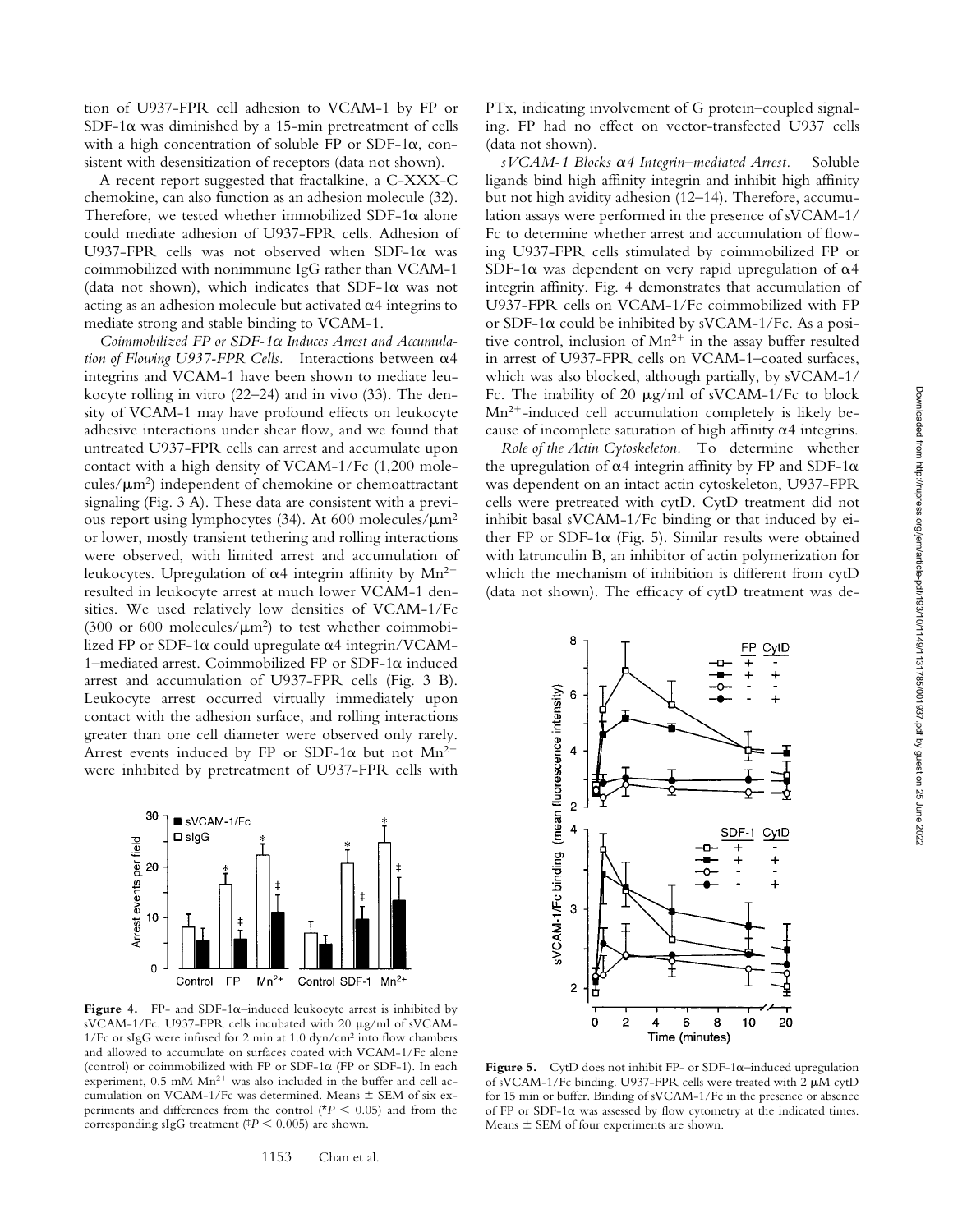termined by measuring actin polymerization induced by treating U937-FPR cells with FP or SDF-1 $\alpha$ . A 30-s treatment with either agent induced binding of Oregon green– conjugated phalloidin (detected by flow cytometery), which was abrogated by pretreatment of cells with cytD (data not shown). Although induction of high affinity  $\alpha$ 4 integrins was not dependent on an intact cytoskeleton,



Figure 6. Upregulation of  $\alpha$ 4 integrin affinity in human blood monocytes. (A) Peripheral blood monocytes and lymphocytes were isolated and sVCAM-1/Fc binding was determined by flow cytometry 30 s after stimulation with 100 nM FP or 200 ng/ml SDF-1a. For each cell type, data are expressed as the percentage of maximal binding induced by  $0.5 \text{ mM Mn}^{2+}$ treatment after subtracting binding to untreated cells (mean  $\pm$  SEM,  $n = 7$ ;  $*P < 0.05$ ). (B) In a whole blood flow cytometry assay, antibody HP2/1 inhibited sVCAM-1/Fc binding by monocytes, which were identified by costaining for CD14. For each treatment group, data were standardized to sIgG binding (mean  $\pm$  SEM,  $n = 5$ ). (C) Flow chamber arrest assays were performed with monocytes purified from blood by negative depletion. Cells were infused in a buffer containing sIgG or 20  $\mu$ g/ml sVCAM-1/Fc. During a 2-min infusion at 0.75 dyn/cm2, cells arrested and accumulated on surfaces coated with VCAM-1/Fc alone or coimmobilized with SDF- $1\alpha$  or FP (mean  $\pm$  SEM,  $n = 4$  experiments). Significant differences from the VCAM-1/Fc alone group ( $P < 0.005$ ) and from the corresponding sIgG treatment group ( $P < 0.05$ ) are shown.

cytD treatment abolished tethering and rolling of cells on VCAM-1–coated surfaces. These data suggest that disruption of the actin cytoskeleton may alter the distribution of  $\alpha$ 4 integrins on the leukocyte surface, which interferes with adhesive functions required for tethering and rolling of cells under flow. Inhibition of tethering and rolling prevents subsequent adhesive events including arrest; therefore, it was not possible to determine whether cytD inhibits arrest directly.

*Upregulation of* a*4 Integrin Affinity in Human Peripheral Blood Monocytes.* The flow cytometer assay was used to determine whether FP or SDF-1 $\alpha$  stimulation of human monocytes and lymphocytes could upregulate  $\alpha$ 4 integrin affinity. Peripheral blood mononuclear cells were isolated by density gradient centrifugation, and sVCAM-1/Fc binding to monocytes and lymphocytes  $(CD3<sup>-</sup>$  and  $CD3<sup>+</sup>$ ) was determined. Monocytes were identified by their characteristic light scatter properties and confirmed by staining for CD14. FP stimulated sVCAM-1/Fc binding to monocytes but not lymphocytes (Fig. 6 A), which was consistent with



Figure 7. Monocyte arrest is induced by various chemoattractants but not chemokines. (A) Peripheral blood monocytes isolated by negative depletion were infused for 2 min at 1.0 dyn/cm2 in the presence of sVCAM-1/Fc or sIgG (Control). The adhesion surfaces of parallel plate flow chambers were coated with VCAM-1/Fc alone or coimmobilized with a chemoattractant.  $SDF-1\alpha$  was used as a positive control (mean  $\pm$  SEM,  $n = 4$  experiments). Significant differences from the surface coated with VCAM-1/Fc alone ( $*P < 0.05$ ) and from the corresponding sIgG treatment ( $\frac{4P}{ } < 0.05$ ) are shown. (B) Monocytes were infused into parallel plate flow chambers coated with VCAM-1/ Fc alone or coimmobilized with the indicated chemokine (mean  $\pm$ SEM,  $n = 4$  experiments). Antag., antagonist.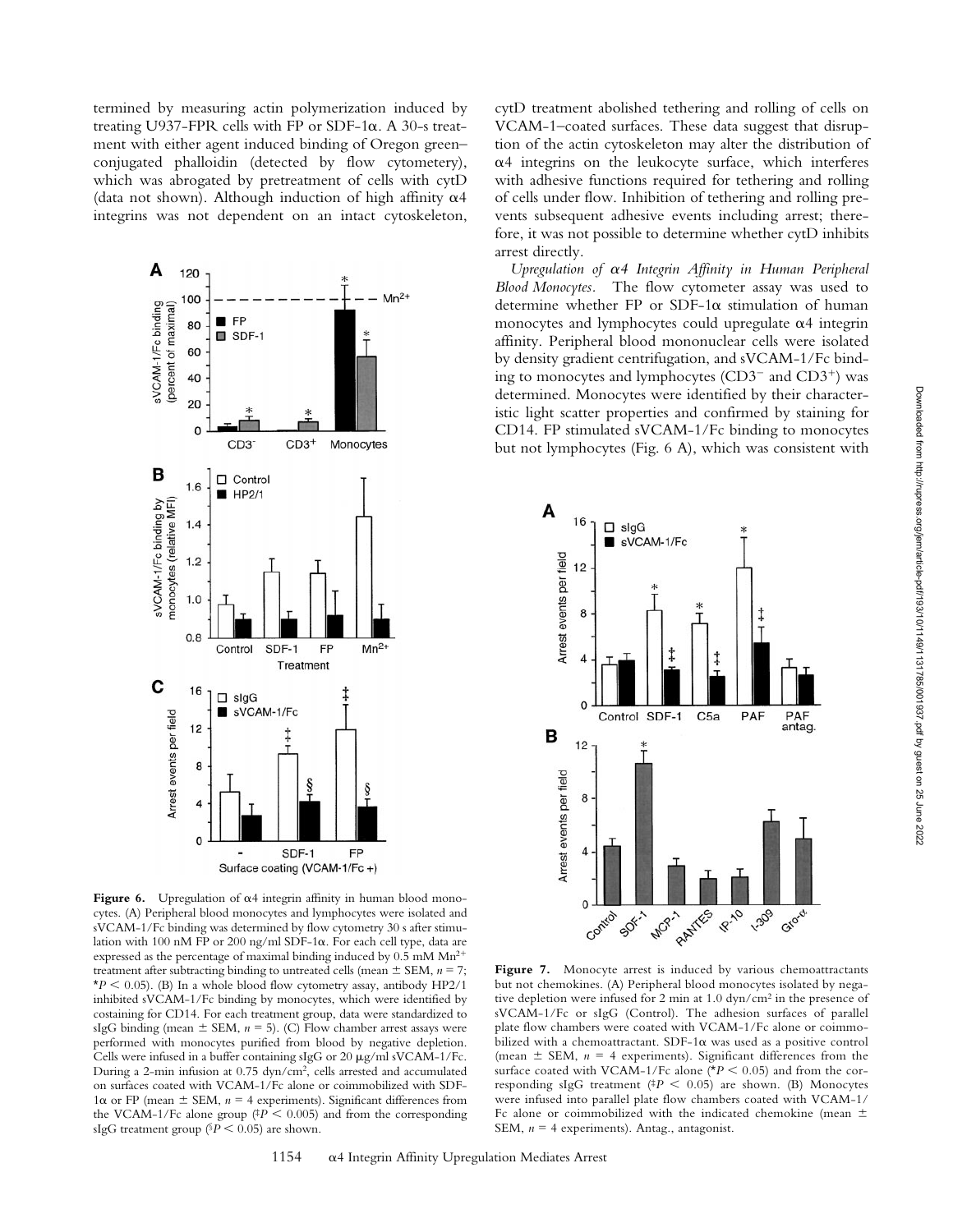the expression pattern of FP receptors (35). In contrast, SDF-1 $\alpha$  upregulated sVCAM-1/Fc binding to both monocytes and lymphocytes, consistent with the expression of the SDF-1 $\alpha$  receptor CXCR4 on these cell types (36). Upregulated sVCAM-1/Fc binding to lymphocytes was markedly weaker in comparison to monocytes, which may be due to the heterogeneity of  $CD3^+$  and  $CD3^-$  cells with regard to responsiveness to SDF-1 $\alpha$  (37). A recent report showed that increased sVCAM-1 binding was only found in a subgroup of  $CD3^+$  T lymphocytes after PMA stimulation (14). An alternative possibility is that modulation of  $\alpha$ 4 integrin affinity occurs primarily in monocytes not lymphocytes. The specificity of FP- or SDF-1 $\alpha$ -upregulated sVCAM-1/Fc binding was confirmed by blocking  $\alpha$ 4 integrins with HP2/1 using a whole blood assay in which monocytes were identified by staining for CD14 (Fig. 6 B). As with U937-FPR cells, pretreatment with cytD failed to block sVCAM-1 binding to monocytes induced by either FP or SDF-1 $\alpha$  (data not shown). In the flow chamber arrest assay, coimmobilization of either FP or SDF-1a with VCAM-1 stimulated arrest and accumulation of purified peripheral blood monocytes, which was inhibited by sVCAM-1/Fc in the assay buffer (Fig. 6 C). As with U937-FPR cells, peripheral blood monocytes that tethered arrested rapidly on surfaces coated with VCAM-1 and FP or SDF-1 $\alpha$ . Cells that rolled for more than one cell diameter before arrest were observed rarely. Occasional cells that tethered did not arrest and were released back into the flow stream.

We evaluated whether other chemoattractants and chemokines can stimulate monocyte arrest when coimmobilized with VCAM-1. C5a and PAF both induced arrest of peripheral blood monocytes, which was inhibited by sVCAM-1/Fc in the assay buffer (Fig. 7 A). Monocyte arrest was not observed on surfaces coated with PAF plus VCAM-1 when monocytes were pretreated with a PAF antagonist (data not shown) or when the PAF antagonist was coimmobilized with VCAM-1 (Fig. 7 A). An unexpected finding was that all chemokines that we coimmobilized with VCAM-1 with the exception of SDF-1 $\alpha$  did not upregulate monocyte arrest (Fig. 7 B), although all are known to mediate monocyte chemotaxis. MCP-1 and RANTES induced actin polymerization in monocytes using a 30-s flow cytometer assay (data not shown).

#### **Discussion**

Previous studies demonstrated that chemokines and chemoattractants trigger the arrest of rolling leukocytes. For example, chemokines, including  $SDF-1\alpha$ , induce rapid arrest of rolling lymphocytes on recombinant ICAM-1 (7, 38), and SDF-1 $\alpha$  and FP stimulate leukocyte arrest on recombinant VCAM-1 (39, 40). Integrins are thought to be key mediators of leukocyte arrest, and our study demonstrates that rapid upregulation of  $\alpha$ 4 integrin affinity mediates chemoattractant-stimulated arrest of monocytes on VCAM-1. Lymphocyte  $\beta$ 2 integrin affinity can also be upregulated by chemokines, which mediates arrest on ICAM-1–coated surfaces (41).

Our data clearly demonstrate that stimulation of monocytes with FP or SDF-1 $\alpha$  rapidly and transiently increases the affinity of  $\alpha$ 4 integrins. Upregulation of  $\alpha$ 4 integrin affinity, as determined by sVCAM-1/Fc binding using flow cytometry, was detected within 30 s, the earliest time that could be accurately assessed by this assay. Actually, chemokine upregulation of  $\alpha$ 4 integrin affinity likely occurs within a second, since leukocytes arrested within this time period after contact with coimmobilized SDF-1 $\alpha$  or FP and VCAM-1. We also demonstrated that the upregulation of  $\alpha$ 4 integrin affinity is transient, returning to baseline by 10 min. This may explain why high affinity  $\alpha$ 4 integrins were not detected in previous studies that showed increased  $\alpha$ 4 integrin–mediated leukocyte adhesion after stimulation by chemokines (13, 42, 43). Another reason why we were able to detect chemokine-mediated changes in  $\alpha$ 4 integrin affinity may be because we studied monocytes and monocyte-like cell lines, whereas others focused on lymphocytes. In Fig. 6, we showed that SDF-1 $\alpha$  induced only modest levels of sVCAM-1/Fc binding to lymphocytes compared with monocytes.

In addition to chemokines, other stimuli can upregulate  $\alpha$ 4 integrin affinity. For example, ligation of L-selectin on T lymphocytes results in binding of soluble fibronectin (44). Cross-linking of cell surface molecules CD2, CD3, CD7, or CD28 on T lymphocytes also upregulates soluble fibronectin binding mediated by  $\alpha$ 4 $\beta$ 1 and/or  $\alpha$ 5 $\beta$ 1 integrins (45), and phorbol ester stimulation increases sVCAM-1/Fc binding (14). Affinity modulation has been reported for many integrins including LFA-1, Mac-1,  $\alpha$ 5 $\beta$ 1, and  $\alpha$ IIb $\beta$ 3 (17, 21, 46, 47), and may participate in a variety of pathophysiological processes including rheumatoid arthritis, autoimmune diabetes, and tumor invasion (48–50).

In this study, our focus was on the mechanism of chemoattractant and chemokine-induced leukocyte arrest, which is an early step in the emigration of leukocytes. Chemokine signaling can also directly contribute to later stages of leukocyte emigration, including firm adhesion and transendothelial migration, by inducing rearrangement of the leukocyte cytoskeleton and changes in  $\alpha$ 4 and  $\beta$ 2 integrin functions (51). Leukocyte rolling precedes arrest and is mediated by selectin–carbohydrate and/or low affinity  $\alpha$ 4 integrin–VCAM-1 interactions. The properties of selectinmediated adhesion that appear to be essential for rolling have been characterized as rapid binding and release of ligand (52). Presumably low affinity  $\alpha$ 4 integrin–VCAM-1 bonds have similar properties since leukocytes that express low affinity a4 integrins roll on VCAM-1. Jurkat cells, which express high affinity  $\alpha$ 4 integrins, tether and arrest but do not roll on VCAM-1–coated surfaces (25). This suggests that high affinity  $\alpha$ 4 integrin–VCAM-1 bonds can form rapidly (to mediate tethering) yet are stable (to mediate arrest). Our experiments demonstrated that several chemoattractants and SDF-1a presented to monocytes on an adhesive surface can rapidly mediate arrest of cells shortly after the initial contact. Blockade of arrest by sVCAM-1/Fc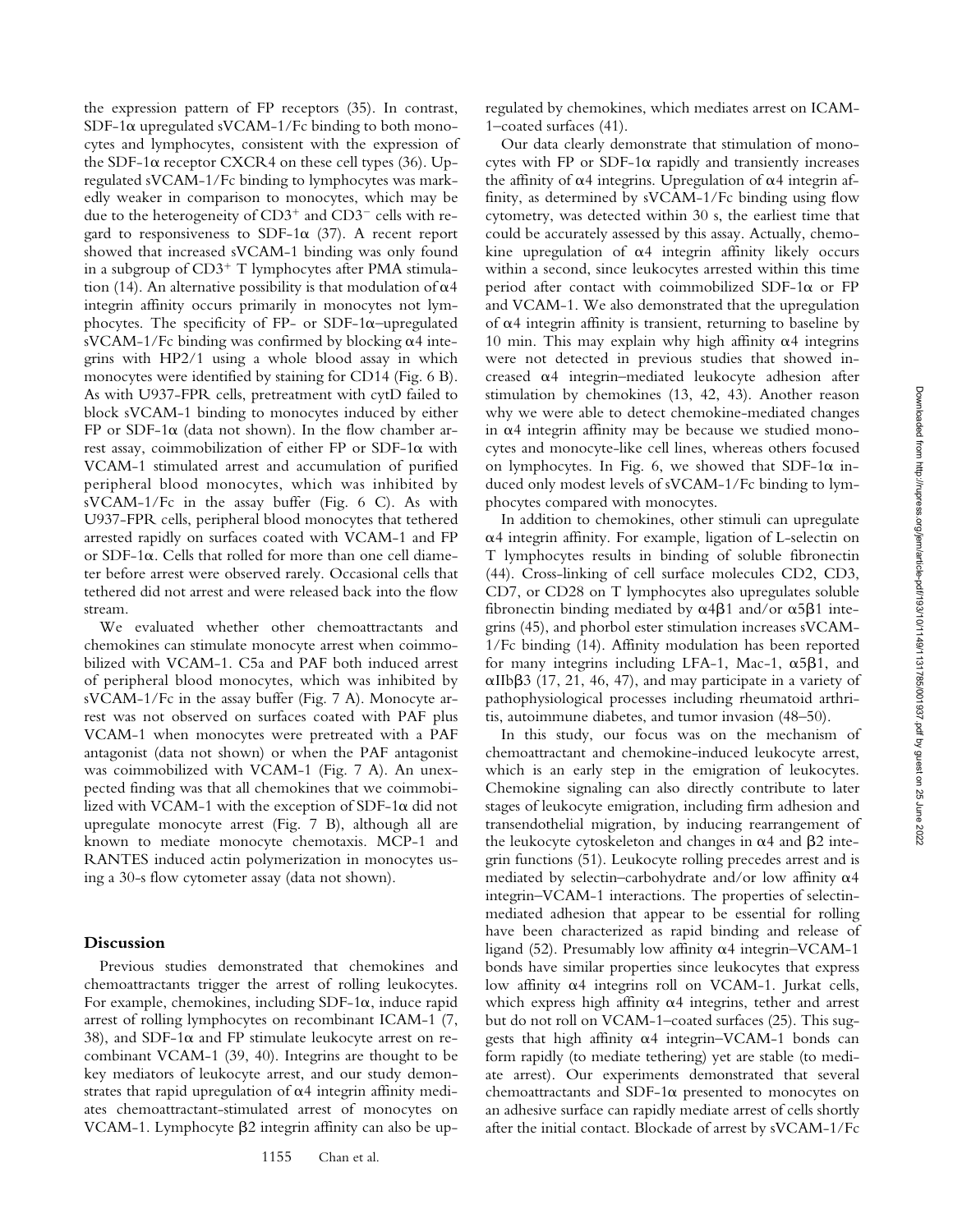Downloaded from http://rupress.org/jem/article-pdf/193/10/1149/1131785/001937.pdf by guest on 25 June 2022 Downloaded from http://rupress.org/jem/article-pdf/193/10/1149/1131785/001937.pdf by guest on 25 June 2022

indicates that high affinity and not high avidity  $\alpha$ 4 integrins were responsible. Blockade of  $\alpha$ 4 integrin function by antibody HP2/1 confirmed the role of  $\alpha$ 4 integrins.

Of all the chemokines that we tested, only SDF-1 $\alpha$  was able to induce monocyte arrest.  $SDF-1\alpha$  is unique in that it is the only chemokine that binds to CXCR4. A previous study showed that MCP-1 and other chemokines were able to induce monocyte arrest on human endothelium transfected with E-selectin (6). One explanation for the effectiveness of MCP-1 in the latter model may be that ligation of molecules such as L-selectin or P-selectin glycoprotein ligand 1 while rolling on endothelium may provide additional signals that augment or cooperate with chemokine signaling. This is not unreasonable considering that L-selectin can signal (53), and if cross-linked, will upregulate T cell binding of soluble fibronectin (44)

Upregulated integrin affinity may mediate arrest alone or in concert with upregulated avidity (clustering). The recent study by Constantin et al. (41) suggested that both affinity and avidity of  $\beta$ 2 integrins are upregulated by chemokines and contribute to the arrest of T lymphocytes. Grabovsky at al. (43) suggested that subsecond clustering of  $\alpha$ 4 integrins in response to chemokine stimulation increases tethering and rolling of T lymphocytes. It is possible that upregulation of integrin avidity and enhanced leukocyte tethering can lead to arrest under appropriate conditions. Avidity-mediated adhesion requires not only clustered integrins, but also a sufficiently high density of ligand to allow multiple simultaneous adhesive interactions. In Fig. 3, we showed that unactivated U937 cells arrest with a relatively high frequency on surfaces coated with a high density of VCAM-1. With affinity-mediated adhesion, much lower densities of VCAM-1 could mediate comparable arrest.

Integrin interactions with the actin cytoskeleton regulate avidity by directing clustering and lateral diffusion in the plane of the cell membrane (54). Cytoplasmic tail deletions of  $\alpha$ 4 integrin restrict lateral mobility and abrogate cell adhesion to VCAM-1 without changing  $\alpha$ 4 integrin affinity for soluble ligand (55). Similar deletions in both  $\alpha$ L and  $\beta$ 2 integrin subunits that link LFA-1 to the actin cytoskeleton result in clustering and increased adhesion (20, 56). In these studies, increased adhesion was not associated with upregulated binding of soluble ligand, although the high affinity neoepitope recognized by monoclonal antibody 24 was detected (20). The actin cytoskeleton can regulate the affinity of  $\alpha$ IIb $\beta$ 3 integrin since treatment of unstimulated platelets with cytD increased binding of soluble ligand (57). In our study, cytD treatment did not significantly increase binding of sVCAM-1 in untreated leukocytes, suggesting that the actin cytoskeleton does not maintain  $\alpha$ 4 integrins in a low affinity state. Furthermore, cytD and latrunculin B did not abrogate increased sVCAM-1/Fc binding induced by either FP or SDF-1 $\alpha$ , suggesting that rapid upregulation of  $\alpha$ 4 integrin affinity is independent of actin polymerization.

Emigration of leukocytes likely involves multiple and sequential signaling events. During arrest, chemokineinduced upregulation of  $\alpha$ 4 integrin affinity and binding to

VCAM-1 may generate outside-in signals via  $\alpha$ 4 integrins that lead to cell spreading and upregulation of LFA-1 avidity (26, 58). This may stabilize leukocyte adhesion. In turn, LFA-1 binding to ICAM-1 can also generate outside-in signals that downregulate  $\alpha$ 4 integrin–mediated adhesion (59), which may facilitate leukocyte migration. High affinity  $\alpha$ 4 integrins may contribute to the pathogenesis of various inflammatory diseases. For example, the administration of VCAM-1/Fc to mice significantly delayed the onset of adoptively transferred autoimmune diabetes (48) and the peptide EILDVPST, which binds to high affinity  $\alpha$ 4 integrin, inhibited mononuclear cell adhesion to early atherosclerotic endothelium (60). Blockade of high affinity  $\alpha$ 4 integrins may provide a strategy to inhibit leukocyte emigration and limit the initiation or progression of some inflammatory diseases.

This research was supported by the Canadian Institutes of Health Research grant MT-14151. J.R. Chan is the recipient of a Research Traineeship from the Heart and Stroke Foundation of Canada. S.J. Hyduk is the recipient of an Astra Zeneca-MRC-PMAC-RFP.

*Submitted: 22 November 2000 Revised: 30 March 2001 Accepted: 16 April 2001*

## **References**

- 1. Butcher, E.C., and L.J. Picker. 1996. Lymphocyte homing and homeostasis. *Science*. 272:60–66.
- 2. Springer, T.A. 1994. Traffic signals for lymphocyte recirculation and leukocyte emigration: the multistep paradigm. *Cell*. 76:301–314.
- 3. Tedder, T.F., D.A. Steeber, A. Chen, and P. Engel. 1995. The selectins: vascular adhesion molecules. *FASEB J.* 9:866– 873.
- 4. Hoogewerf, A.J., G.S. Kuschert, A.E. Proudfoot, F. Borlat, I. Clark-Lewis, C.A. Power, and T.N. Wells. 1997. Glycosaminoglycans mediate cell surface oligomerization of chemokines. *Biochemistry*. 36:13570–13578.
- 5. Rot, A., E. Hub, J. Middleton, F. Pons, C. Rabeck, K. Thierer, J. Wintle, B. Wolff, M. Zsak, and P. Dukor. 1996. Some aspects of IL-8 pathophysiology. III. Chemokine interaction with endothelial cells. *J. Leukoc. Biol*. 59:39–44.
- 6. Gerszten, R.E., E.A. Garcia-Zepeda, Y.C. Lim, M. Yoshida, H.A. Ding, M.A. Gimbrone, Jr., A.D. Luster, F.W. Luscinskas, and A. Rosenzweig. 1999. MCP-1 and IL-8 trigger firm adhesion of monocytes to vascular endothelium under flow conditions. *Nature*. 398:718–723.
- 7. Campbell, J.J., J. Hedrick, A. Zlotnik, M.A. Siani, D.A. Thompson, and E.C. Butcher. 1998. Chemokines and the arrest of lymphocytes rolling under flow conditions. *Science*. 279:381–384.
- 8. Stein, J.V., A. Rot, Y. Luo, M. Narasimhaswamy, H. Nakano, M.D. Gunn, A. Matsuzawa, E.J. Quackenbush, M.E. Dorf, and U.H. von Andrian. 2000. The CC chemokine thymus-derived chemotactic agent 4 (TCA-4, secondary lymphoid tissue chemokine, 6Ckine, exodus-2) triggers lymphocyte function-associated antigen 1–mediated arrest of rolling T lymphocytes in peripheral lymph node high endothelial venules. *J. Exp. Med*. 191:61–76.
- 9. Weber, K.S., P. von Hundelshausen, I. Clark-Lewis, P.C.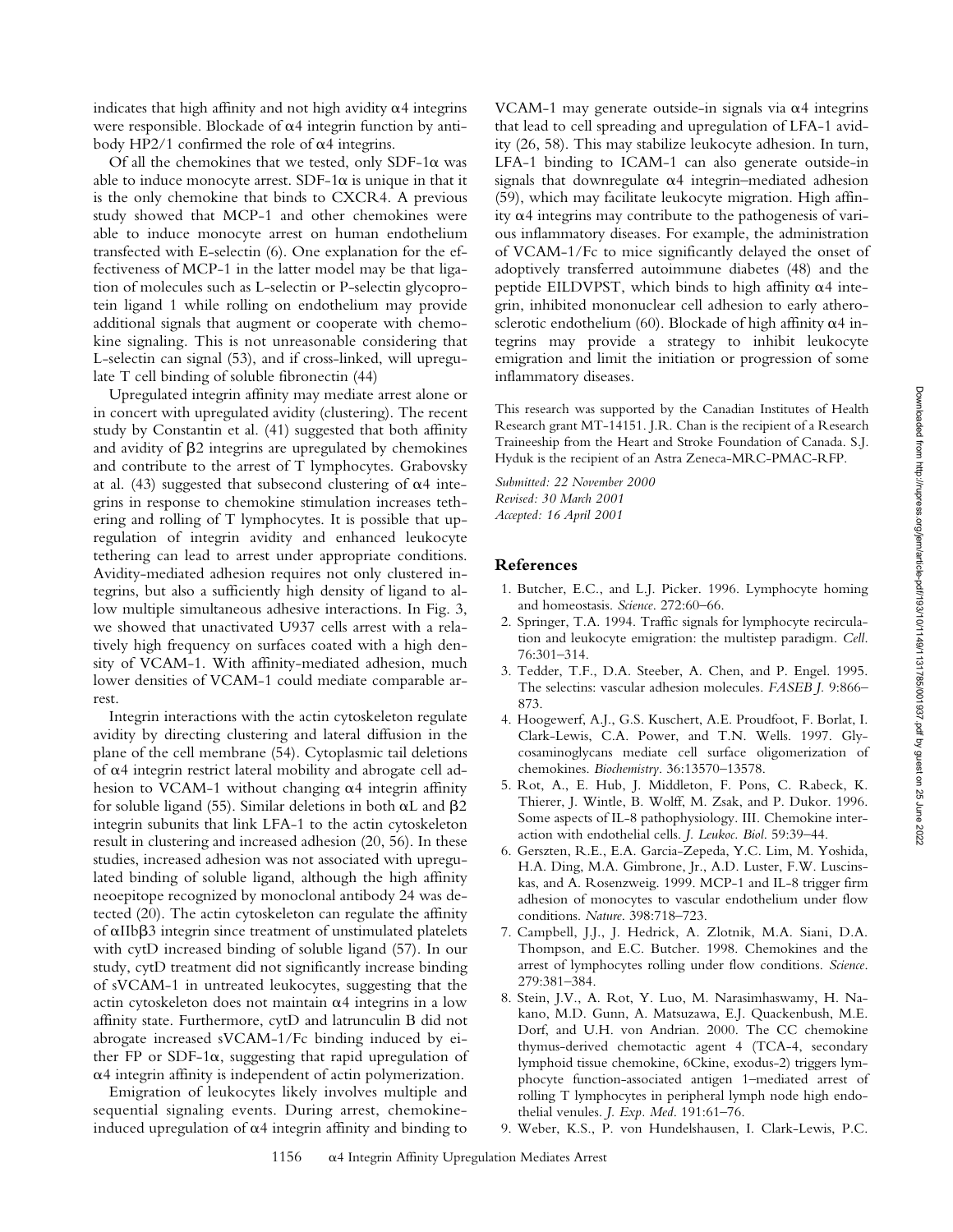Weber, and C. Weber. 1999. Differential immobilization and hierarchical involvement of chemokines in monocyte arrest and transmigration on inflamed endothelium in shear flow. *Eur. J. Immunol*. 29:700–712.

- 10. Stewart, M., M. Thiel, and N. Hogg. 1995. Leukocyte integrins. *Curr. Opin. Cell Biol*. 7:690–696.
- 11. Hughes, P.E., and M. Pfaff. 1998. Integrin affinity modulation. *Trends Cell Biol*. 8:359–364.
- 12. Stewart, M., and N. Hogg. 1996. Regulation of leukocyte integrin function: affinity vs. avidity. *J. Cell. Biochem*. 61:554– 561.
- 13. Jakubowski, A., M.D. Rosa, S. Bixler, R. Lobb, and L.C. Burkly. 1995. Vascular cell adhesion molecule (VCAM)-Ig fusion protein defines distinct affinity states of the very late antigen-4 (VLA-4) receptor. *Cell. Adhes. Commun*. 3:131– 142.
- 14. Rose, D.M., P.M. Cardarelli, R.R. Cobb, and M.H. Ginsberg. 2000. Soluble VCAM-1 binding to  $\alpha$ 4 integrins is celltype specific and activation dependent and is disrupted during apoptosis in T cells. *Blood*. 95:602–609.
- 15. Yednock, T.A., C. Cannon, C. Vandevert, E.G. Goldbach, G. Shaw, D.K. Ellis, C. Liaw, L.C. Fritz, and L.I. Tanner. 1995.  $α4β1$  integrin-dependent cell adhesion is regulated by a low affinity receptor pool that is conformationally responsive to ligand. *J. Biol. Chem*. 270:28740–28750.
- 16. Luque, A., M. Gomez, W. Puzon, Y. Takada, F. Sanchez-Madrid, and C. Cabanas. 1996. Activated conformations of very late activation integrins detected by a group of antibodies (HUTS) specific for a novel regulatory region (355–425) of the common b1 chain. *J. Biol. Chem*. 271:11067–11075.
- 17. Dransfield, I., C. Cabanas, A. Craig, and N. Hogg. 1992. Divalent cation regulation of the function of the leukocyte integrin LFA-1. *J. Cell Biol*. 116:219–226.
- 18. Bazzoni, G., and M.E. Hemler. 1998. Are changes in integrin affinity and conformation overemphasized? *Trends Biochem Sci*. 23:30–34.
- 19. Puzon-McLaughlin, W., T.A. Yednock, and Y. Takada. 1996. Regulation of conformation and ligand binding function of integrin  $\alpha$ 5 $\beta$ 1 by the  $\beta$ 1 cytoplasmic domain. *J. Biol. Chem*. 271:16580–16585.
- 20. van Kooyk, Y., S.J. van Vliet, and C.G. Figdor. 1999. The actin cytoskeleton regulates LFA-1 ligand binding through avidity rather than affinity changes. *J. Biol. Chem*. 274:26869– 26877.
- 21. Faull, R.J., and M.H. Ginsberg. 1995. Dynamic regulation of integrins. *Stem Cells*. 13:38–46.
- 22. Alon, R., P.D. Kassner, M.W. Carr, E.B. Finger, M.E. Hemler, and T.A. Springer. 1995. The integrin VLA-4 supports tethering and rolling in flow on VCAM-1. *J. Cell Biol*. 128:1243–1253.
- 23. Berlin, C., R.F. Bargatze, J.J. Campbell, U.H. von Andrian, M.C. Szabo, S.R. Hasslen, R.D. Nelson, E.L. Berg, S.L. Erlandsen, and E.C. Butcher. 1995.  $\alpha$ 4 integrins mediate lymphocyte attachment and rolling under physiologic flow. *Cell*. 80:413–422.
- 24. Gerszten, R.E., Y.C. Lim, H.T. Ding, K. Snapp, G. Kansas, D.A. Dichek, C. Cabanas, F. Sanchez-Madrid, M.A. Gimbrone, Jr., A. Rosenzweig, and F.W. Luscinskas. 1998. Adhesion of monocytes to vascular cell adhesion molecule-1 transduced human endothelial cells: implications for atherogenesis. *Circ. Res*. 82:871–878.
- 25. Chen, C., J.L. Mobley, O. Dwir, F. Shimron, V. Grabovsky, R.R. Lobb, Y. Shimizu, and R. Alon. 1999. High affinity

very late antigen-4 subsets expressed on T cells are mandatory for spontaneous adhesion strengthening but not for rolling on VCAM-1 in shear flow. *J. Immunol*. 162:1084–1095.

- 26. Chan, J.R., S.J. Hyduk, and M.I. Cybulsky.  $2000$ .  $\alpha$ 4 $\beta$ 1 integrin/VCAM-1 interaction activates  $\alpha L\beta$ 2 integrin-mediated adhesion to ICAM-1 in human T cells. *J. Immunol*. 164: 746–753.
- 27. Kim, C.H., and H.E. Broxmeyer. 1998. In vitro behavior of hematopoietic progenitor cells under the influence of chemoattractants: stromal cell-derived factor-1, steel factor, and the bone marrow environment. *Blood*. 91:100–110.
- 28. Kew, R.R., T. Peng, S.J. DiMartino, D. Madhavan, S.J. Weinman, D. Cheng, and E.R. Prossnitz. 1997. Undifferentiated U937 cells transfected with chemoattractant receptors: a model system to investigate chemotactic mechanisms and receptor structure/function relationships. *J. Leukoc. Biol*. 61: 329–337.
- 29. Lobb, R.R., G. Antognetti, R.B. Pepinsky, L.C. Burkly, D.R. Leone, and A. Whitty. 1995. A direct binding assay for the vascular cell adhesion molecule-1 (VCAM1) interaction with a4 integrins. *Cell. Adhes. Commun*. 3:385–397.
- 30. Sadhu, C., B. Masinovsky, and D.E. Staunton. 1998. Differential regulation of chemoattractant-stimulated  $\beta$ 2,  $\beta$ 3, and b7 integrin activity. *J. Immunol*. 160:5622–5628.
- 31. Honda, S., J.J. Campbell, D.P. Andrew, B. Engelhardt, B.A. Butcher, R.A. Warnock, R.D. Ye, and E.C. Butcher. 1994. Ligand-induced adhesion to activated endothelium and to vascular cell adhesion molecule-1 in lymphocytes transfected with the N-formyl peptide receptor. *J. Immunol*. 152:4026– 4035.
- 32. Fong, A.M., L.A. Robinson, D.A. Steeber, T.F. Tedder, O. Yoshie, T. Imai, and D.D. Patel. 1998. Fractalkine and CX3CR1 mediate a novel mechanism of leukocyte capture, firm adhesion, and activation under physiologic flow. *J. Exp. Med*. 188:1413–1419.
- 33. Hickey, M.J., D.N. Granger, and P. Kubes. 1999. Molecular mechanisms underlying IL-4-induced leukocyte recruitment in vivo: a critical role for the a4 integrin. *J. Immunol*. 163: 3441–3448.
- 34. Lalor, P.F., J.M. Clements, R. Pigott, M.J. Humphries, J.H. Spragg, and G.B. Nash. 1997. Association between receptor density, cellular activation, and transformation of adhesive behavior of flowing lymphocytes binding to VCAM-1. *Eur. J. Immunol*. 27:1422–1426.
- 35. Prossnitz, E.R., and R.D. Ye. 1997. The N-formyl peptide receptor: a model for the study of chemoattractant receptor structure and function. *Pharmacol. Ther*. 74:73–102.
- 36. Loetscher, M., T. Geiser, T. O'Reilly, R. Zwahlen, M. Baggiolini, and B. Moser. 1994. Cloning of a human seventransmembrane domain receptor, LESTR, that is highly expressed in leukocytes. *J. Biol. Chem*. 269:232–237.
- 37. Clissi, B., D. D'Ambrosio, J. Geginat, L. Colantonio, A. Morrot, N.W. Freshney, J. Downward, F. Sinigaglia, and R. Pardi. 2000. Chemokines fail to up-regulate  $\beta$ 1 integrindependent adhesion in human Th2 T lymphocytes. *J. Immunol*. 164:3292–3300.
- 38. Tangemann, K., M.D. Gunn, P. Giblin, and S.D. Rosen. 1998. A high endothelial cell-derived chemokine induces rapid, efficient, and subset-selective arrest of rolling T lymphocytes on a reconstituted endothelial substrate. *J. Immunol*. 161:6330–6337.
- 39. Campbell, J.J., S. Qin, K.B. Bacon, C.R. Mackay, and E.C. Butcher. 1996. Biology of chemokine and classical chemoat-